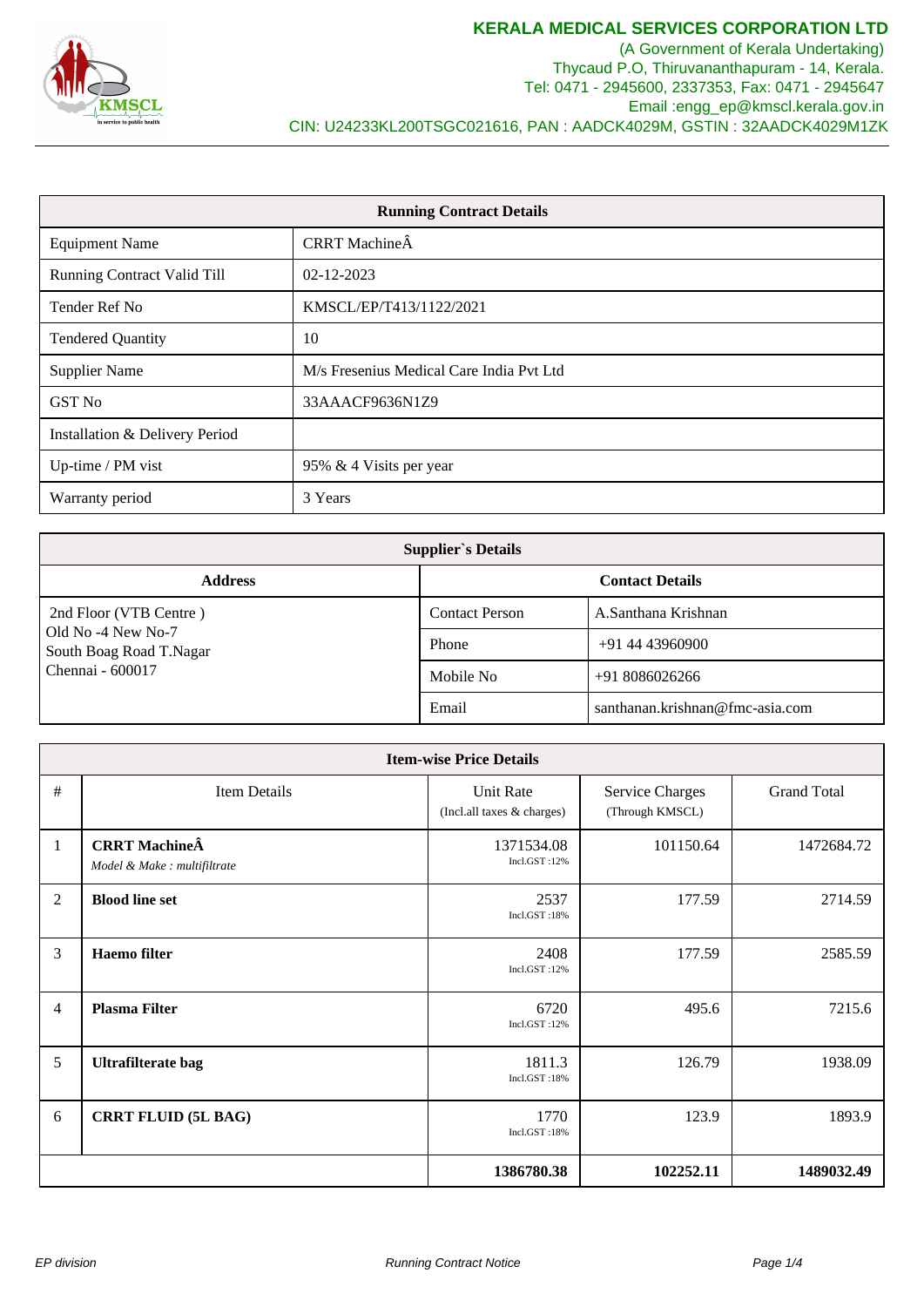| Annual / Comprehensive Maintenance Charges (Exl.Tax) |                      |                      |                      |                            |                      |                              |                |  |  |
|------------------------------------------------------|----------------------|----------------------|----------------------|----------------------------|----------------------|------------------------------|----------------|--|--|
| Rate                                                 | 4 <sup>th</sup> Year | 5 <sup>th</sup> Year | 6 <sup>th</sup> Year | $\pm$ 7 <sup>th</sup> Year | 8 <sup>th</sup> Year | $\cdot$ 9 <sup>th</sup> Year | $10^{th}$ Year |  |  |
| <b>CRRT MachineÂ</b>                                 |                      |                      |                      |                            |                      |                              |                |  |  |
| Labour                                               | 20,000.00            | 20,000.00            | 20,000.00            | 20,000.00                  | 20,000.00            | 20,000.00                    | 20,000.00      |  |  |
| Comprehensi<br>ve                                    | 40,000.00            | 40,000.00            | 40,000.00            | 40,000.00                  | 40,000.00            | 40,000.00                    | 40,000.00      |  |  |

## **Other terms & conditions**

1. The supplier shall execute an agreement with the purchaser as per tender conditions (agreement format is given in the tender document).

2. The supplier shall submit performance security amounting to 3.00% of the value of the supply order.

3. The labour & comprehensive charges of equipment after the completion of warranty period is finalized by KMSCL as mentioned above.

4. Since discount rate is not applicable for equipment under Running Contract of KMSCL, purchase/supply order can be issued directly to supplier at the given rate with tax & other charges (exclusive of KMSCL service charges).

5. If purchase/supply order is issued directly to the supplier, KMSCL service charge need not be paid. But the copy of the said order may be forwarded to KMSCL for information.

# **Technical Specification**

#### **Equipment :CRRT Machine**  $\hat{A}$

### 1. **Description of Function**

1. CRRT is indicated in any patient who meets the criteria for hemodialysis therapy but cannot tolerate intermittent dialysis due to hemodynamic instability. CRRT is better tolerated by hemodynamically unstable patients because fluid volume, electrolytes, and pH are adjusted slowly and steadily over a 24 hour period rather than a 3 – 4 hour period.

#### **2. Operational Requirements**

2.1. Easy to handle and maintain.

2.2. Microprocessor/microcontroller controlled user interactive menu with operating and malfunction removal instructions on the display screen

2.3. Should be lightweight and portable

2.4. The system should be compatible with Hemodialysis/Haemofiltration

#### **3. Technical Specification**

3.1. Four pumps, one each for Blood, Dialysate, Replacement fluid and

3.2. Able to perform SCUF, CVVH, CVVHD, CVVHDF &PLASMAEXCHANGE.

 $\bullet$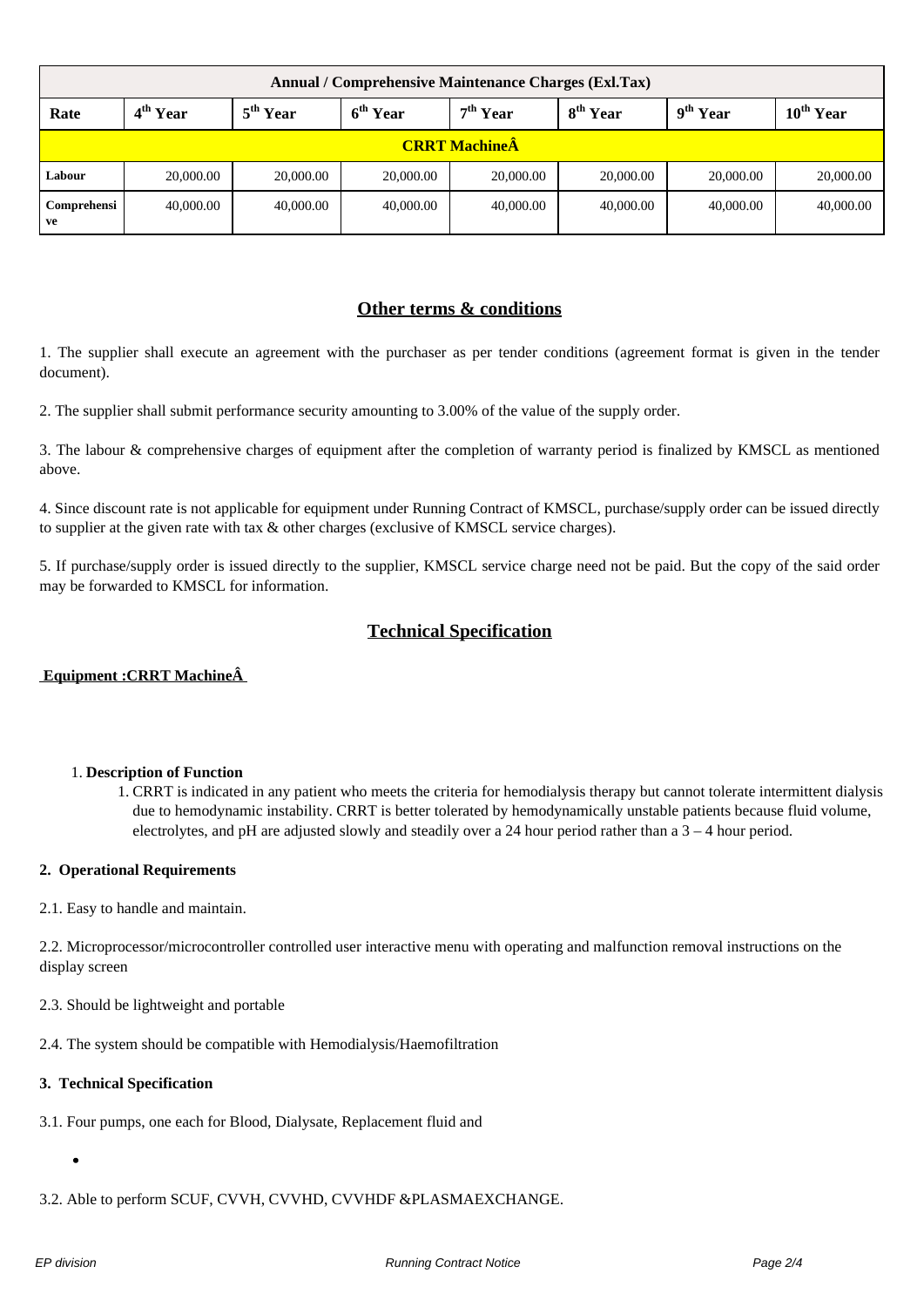- 3.3. Clear touch screen TFT/LCD Monitor.
- 3.4. Blood pump speed of 10-450 ml/min.
- 3.5. Close blood circuit to prevent air to blood interface.
- 3.6. Short preparation and priming program and ready to start treatment within 10-20 minutes.
- 3.7. Arterial pressure range: (-) 250 mmHg +/- 50mmHg.
- 3.8. Venous pressure range: (-) 50 mmHg to 350mmHg.
- 3.9. Pre Fitter Pressure: (-) 50mmHg to +450mmHg.
- 3.10 Effluent Pressure: 350mmHg +/- 50mmHg.
- 3.11. Programmable Substitution solution flow rate: 0-5000 mL/Hr
- 3.12. Dialysate flow rate:0-2500 mL/Hr
- 3.13. Programmable Effluent Flow Rate: 60-10000 mL/Hr
- 3.14. Integrated heparin pump with a flow rate of 0. 0.5 ml-5 ml/Hr. Bolus facility

range 0.5mL. Bolus frequency immediate 1-24 hrs.

3.15. Capable of changing therapies.

3.16. Four weighing scales to control system with gravimetric fluid mechanism and weighing capacity of at least 0-11kg, 7g deviation for a solution bag of 5200g (equivalent to 0.14%).

3.17. Fluid/Blood warmer for blood/dialysate warming temp range app 33-40 degC $(+/- 3$  deg C)

3.18. Ultrasonic air bubble detector.

3.19. Alarm I case of blood leak, the air in line pressure limit violation, empty dialysate / Replacement bag, full effluent bag, and advisory alarms in case of excessiveTMP and filter clotting.

3.20. Output for Printer, PC connectivity, and Data acquisition should be there.

#### **4. System Configuration Accessories, spares, and consumables**

4.1. System as specified

4.2. List of essential accessories such as bloodline set, hemofilter, plasma filter, etc

should be mentioned along with prices.

4.3. All media and consumables for setting up and standardization should be

provided free of cost.

- 4.4. Should be supplied with 2 Nos of essential accessories such as bloodline set, hemofilter, and ultrafiltrate bags at no extra cost.
- 4.5. Cost of one 5 liters bag CRRT fluid rate should be quoted separately,
- 4.6. Should supply 10 liters of CRRT fluid with the machine,
- **5. Environmental factors**